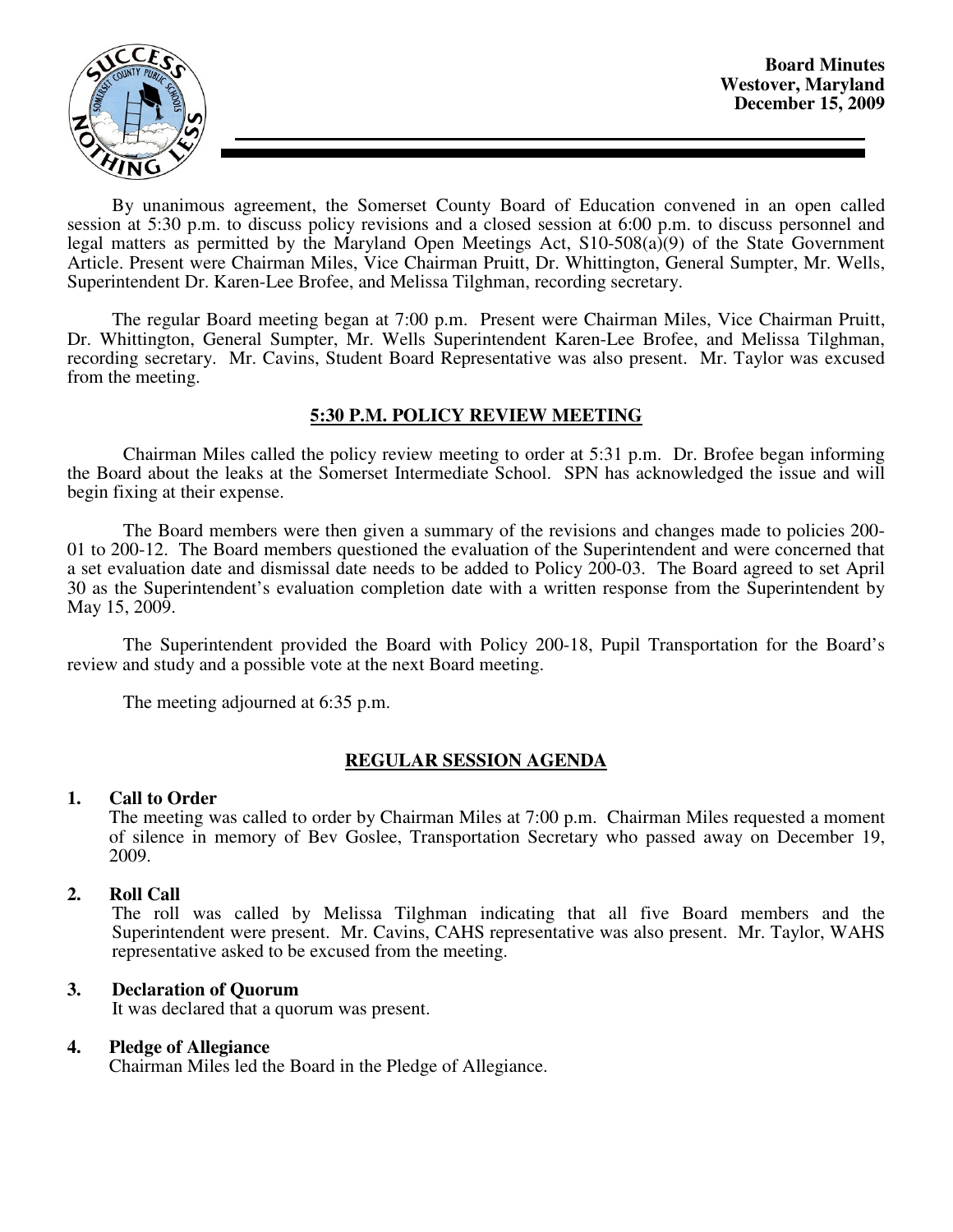# **5. Approval of Minutes**

 A motion was called for by Chairman Miles, moved by Vice Chairman Pruitt, seconded by Dr. Whittington and passed to approve the minutes of November 17, 2009. The motion was carried unanimously.

# **6. Adoption of Agenda**

 It was moved by Dr. Whittington, seconded by General Sumpter and passed to approve the adoption of the amended agenda. Item 10 was moved before the Student Board members' activities report and items 13-C1 and 13-F2 were tabled until the January Board meeting. The vote was unanimous.

# **7. Introduction of Somerset County Public Schools' Christmas Card Artist**

Vicki Nelson introduced the Greenwood Elementary First Grader whose Christmas drawing was chosen to use as the design for our annual Christmas cards. He was congratulated and thanked by the Board members and the Superintendent.

## **8. Student Board Members' Reports**

Mr. Cavins presented the both reports highlighting various activities going on within the schools and the upcoming holiday events. Chairman Miles thanked the student for the information.

## **9. Parent & Community Budget Input**

Dr. Brofee explained the crisis we are in with concerns to the 2010-2011 budget. Cuts are being made to retirement costs and Maintenance of Effort Cost. The public has been asked to address the Board or post comments on our website. Dr. Brofee explained the different handouts that have been made available at tonight's meeting. The Superintendent has requested that the CAHS student board members talk with the students at the school and set a time when she can address any students who may have questions.

Mr. Ward addressed the Board with a request to meet with the Board members with bus demands.

Mr. Aswell presented his concern with the perception that Somerset County's budget is not in a crisis. He stated that we pay Wicomico County \$40,000 to do payroll when we could save money and do this ourselves. Mr. Aswell also expressed that the administration could stand the cut. Chairman Miles thanked him for presenting his concerns.

Mr. Barnett, Training Coordinator for the Fire Department has requested permission to use one of the schools to conduct a Crisis Drill in which a carbon monoxide poisoning event would be simulated. He has requested the use of Somerset Intermediate from 8:00 a.m. to 12 noon on either February 21, February 28, March 03, or March 14, 2010. The Fire Chief would like to use Somerset Intermediate because of its location and size. Students volunteering to participate in this program will be allowed to gain community service hours. Mr. Barnett has requested the evacuation plan of all the schools. The Board members have agreed to review this request for a future response.

Susan Fisher, retired teacher and nurse addressed the Board expressing her concerns of teachers and parents. Ms. Fisher stated that after talking with parents she concluded 1) parents were not comfortable with presenting their concerns to the Board 2) teachers and students are frustrated with mandated requirements and are feeling pressured 3) overcrowding and limited budget restraints continues to be a problem 4) Bullying, Intimidation and Harassment is on the rise and enforcement is needed 5) more teachers resources are needed 6) and students are loosing hope and being discouraged. Ms. Fisher did thank the Superintendent and the CHS Staff for their efforts and involvement in preventing an escalating community and school event.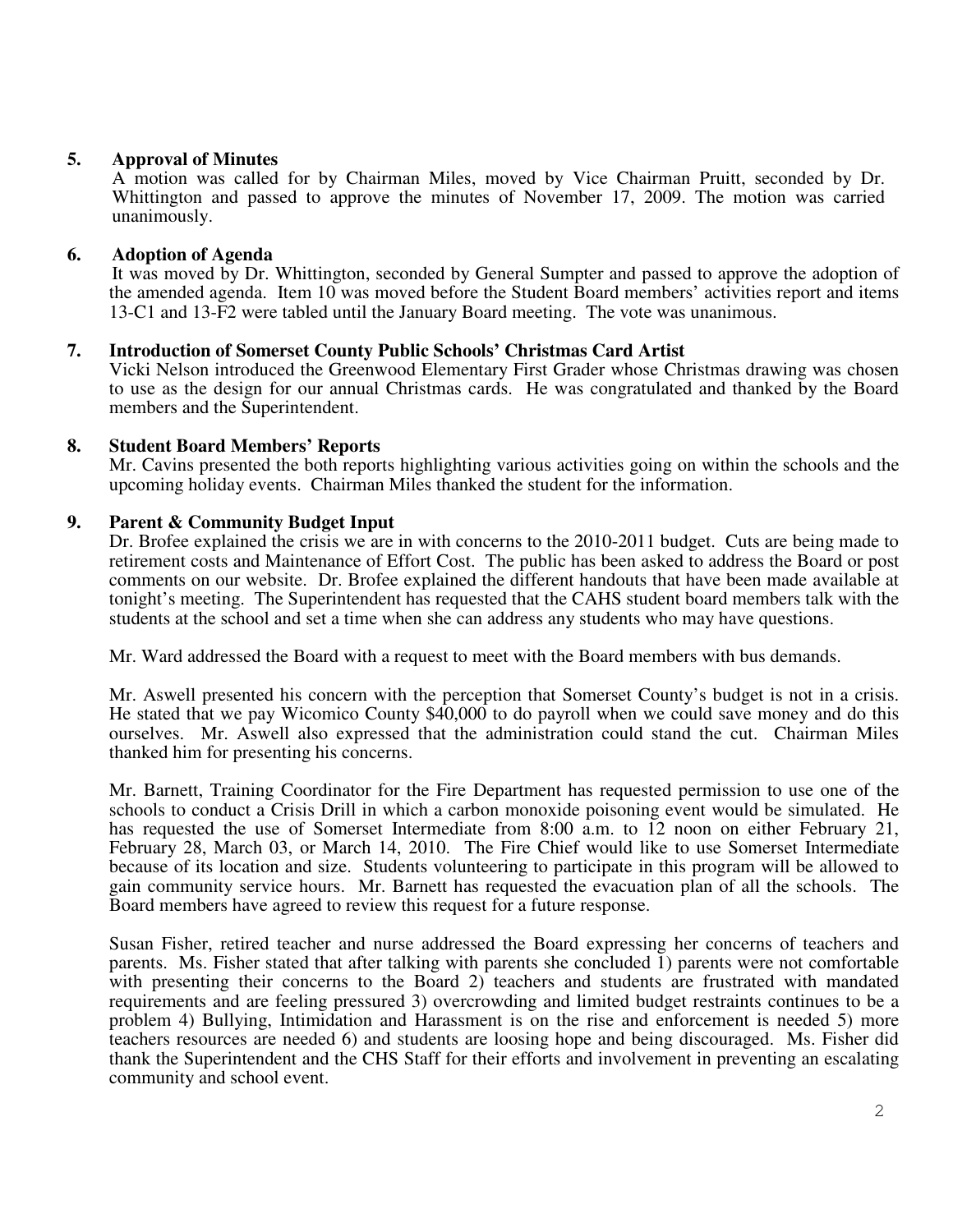Several parents were in attendance but felt that they did not have enough information to provide input on the budget priorities for next year.

### **10. Public Participation**

The Superintendent addressed the absence of John Riggins. Mr. Riggins was listed on the agenda to present during public participation, but did not present as Dr. Brofee had spoke to him prior to the meeting in regards to his concern.

## **11. Washington High School Report**

Ms. Collins and Mr. O'Neal showed a presentation on the different activities going on at the high school. The Board members were also updated on the status of the access periods. During access, students are given the opportunity to get tutoring, join clubs, or various other things. Pictures of the renovation were also shown to the Board to give them an idea of how it was going.

# **12. OLD BUSINESS**

### **A. Safety and Security of Students**

The Superintendent provided the Board members with a handout addressing the concerns of the parents who presented at the last Board meeting. The parents were concerned about the safety and security of the students at Crisfield High Schools and felt that safety measures needed to be taken.

### **B. Student Services – Uniform Update**

Ms. McLaughlin introduced several parents that spoke to the Board members in regards to their satisfaction with school uniforms. The PTO president, Kim Hobbs stated that she was very satisfied with the students wearing uniforms and provided a website called FrenchToast.com. Yvonne Corbin, another parent stated that uniforms are cheaper and easier on the parents.

Ms. McLaughlin showed a presentation on uniforms. There are some differences in prices at discounted referrals. At GES 41% and at DIS 64% of parents were satisfied with the uniform initiative. We will be collaborating with local vendors and will be looking to implement uniform trading and swapping. Open session meetings will be held for future implementation.

Ms. Linamen and Mrs. O'Neal are also in favor of continuing with uniforms and reported that the PTA are also in favor. The schools also have lending closets in which students are provided a uniform until the end of the day if they come to school without one.

Dr. Whittington stated that in the beginning he was no a supporter of the uniforms initiative but now believes it is a good idea.

Mr. Wells commended Ms. Mclaughlin for her professionalism in handling disgruntled parents during the recent parent meeting held to discuss the uniform initiative.

It was moved by Dr. Whittington, seconded by Mr. Wells, and passed to approve the expansion of the uniform initiative to Somerset Intermediate, Woodson Elementary, and Princess Anne Elementary.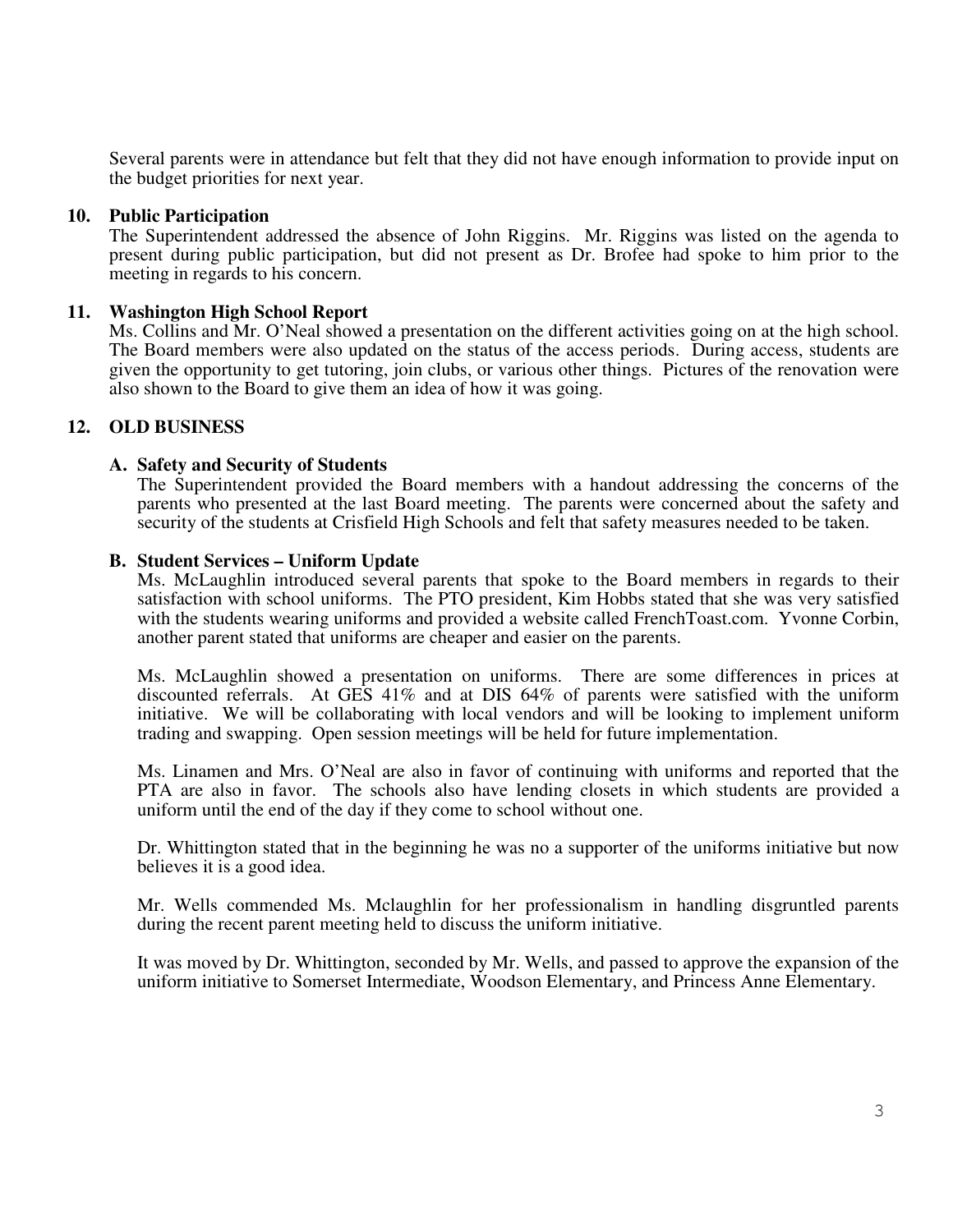## **C. Human Resources**

### **Policy #700-39, Title IX Non Discrimination Policy**

A motion was called for by Chairman Miles, moved by Dr. Whittington, seconded by Vice Chairman Pruitt and passed to approve Policy #700-39, Title IX Non Discrimination Policy. The vote was unanimous.

### **Policy #700-43, Employment of Foreign Nationals**

A motion was called for by Chairman Miles, moved by Dr. Whittington, seconded by Vice Chairman Pruitt and passed to approve Policy #700-43, Employment of Foreign Nationals. The motion was carried unanimously.

## **Approval of Revised Job Descriptions**

It was moved by Vice Chairman Pruitt, seconded by Dr. Whittington, and passed to approve the following revised job descriptions: Human Resources Director, Assistant Superintendent, Secondary Education Supervisor, and Special Education Supervisor. The vote was unanimous.

## **13. NEW BUSINESS**

## **A. Finance**

## **Monthly Finance Report**

Dr. Brofee presented the finance report as Ms. Miller had attended Bev's viewing.

### **Food Service Report**

Dr. Brofee also presented the Board with the food service report informing them of a current \$2,500 shortfall.

# **B. Proposed Art Donation Project**

Ms. Mitchell explained that donations would have to be under \$5,000. An invitation to all local artists was extended for their participation in this project. The purpose of this project is to enrich and encourage student to understand and take art more seriously. The Board members thanked her for the information. It was moved by Vice Chairman Pruitt, seconded by Mr. Wells and passed to approve Ms. Mitchell's Art Donation Project.

### **C**. **Facilities and Transportation**

### **Approval of Underground Storage Tank Removal**

The Board agreed to table this item until the next Board meeting. The changed was approved at the beginning of the meeting.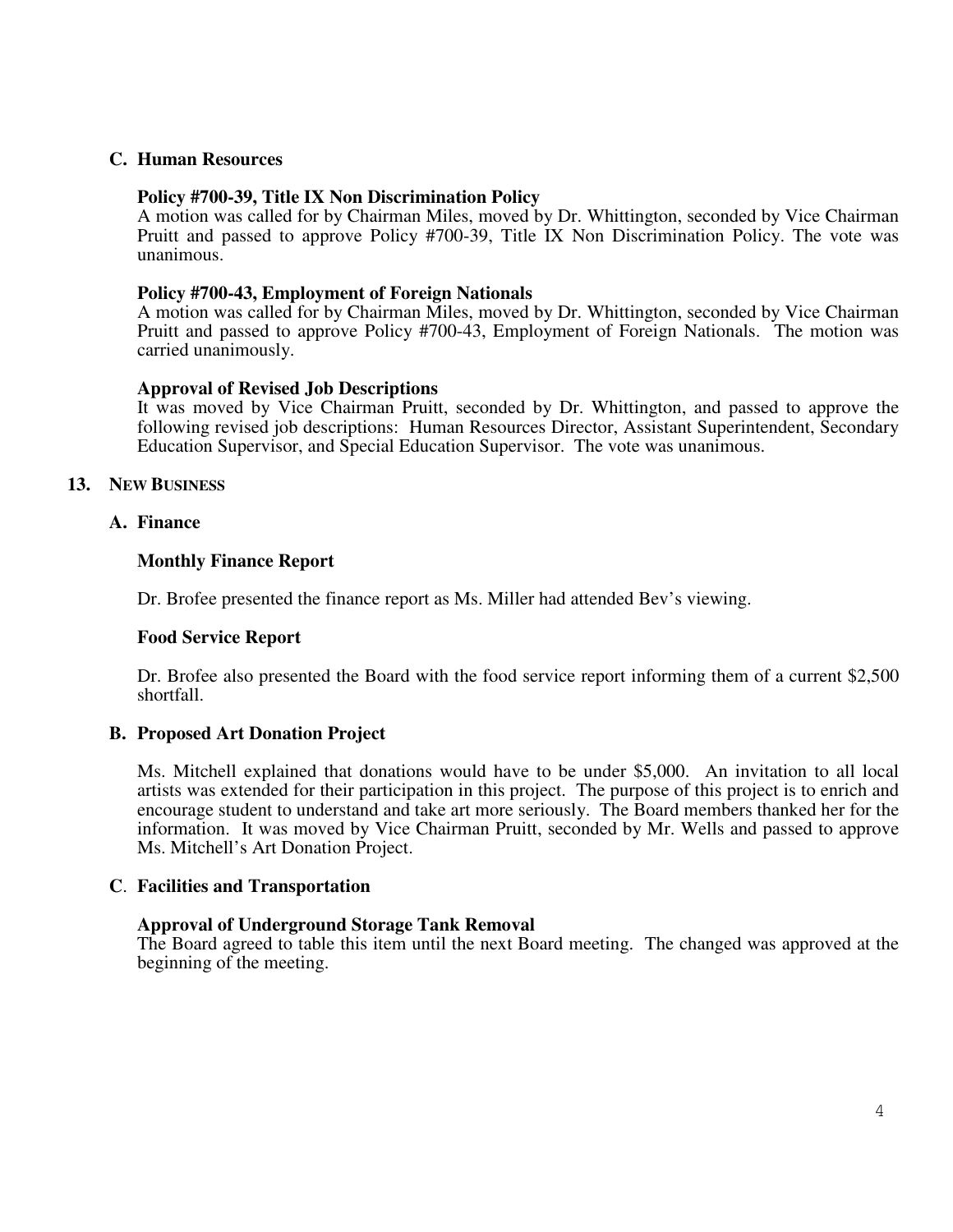### **Approval of Terrazzo Contract at WAHS**

It was moved by General Sumpter, seconded by Dr. Whittington, and passed to approve the Roman Mosaic flooring Contract with Terrazo. The vote was unanimous.

### **Substitute Bus Driver Training**

A motion was called for the Chairman Miles, moved by Mr. Wells and seconded by General Sumpter to approve the substitute training of Laverne Stewart (Princess Anne) and Jeffrey Young (Pocomoke). The vote was carried unanimously.

## **D**. **Enrollment Project 2010-2011**

Dr. Brofee presented a report of the projected student enrollment in 2010-2011. A breakdown of the student to teacher ratio was presented. The Board members were affirmed that everything seems to be going well at the schools.

## **E. Student Out of County Trip Approval**

It was moved by Vice Chairman Pruitt, seconded by General Sumpter and passed to approve the Student Government Advisor's requests to attend a student Government Leadership Conference on January 08, 2010. The vote was unanimous.

## **F. Policies**

### **Policies of Administration, #200 series**

Dr. Brofee presented policies 200-01 to 200-12 to the Board members to review and study for a vote at the next Board meting.

### **Policy #700-07, Personnel Records and Data Storage**

The Board members unanimously agreed that Policy #700-07, Personnel Records and Data Storage would be tabled until the next Board meeting.

### **G. Human Resources Report**

Mr. Lawson presented the Human Resources Report to the Board members.

### **Review of Revised Job Descriptions**

Mr. Lawson requested the Board's review and study of the revised Elementary Supervisor. The Board will vote at the next Board meeting.

### **Out of State Travel**

Chairman Miles thanked Mr. Lawson for the Out of State Travel report.

# **14. Superintendent's & Board Member Comments**

The Superintendent announced the Charter School ruling – 'In Favor" of Somerset County Public School's decision. Also announced was the State's approval for full funding of the Washington High School Renovation project.